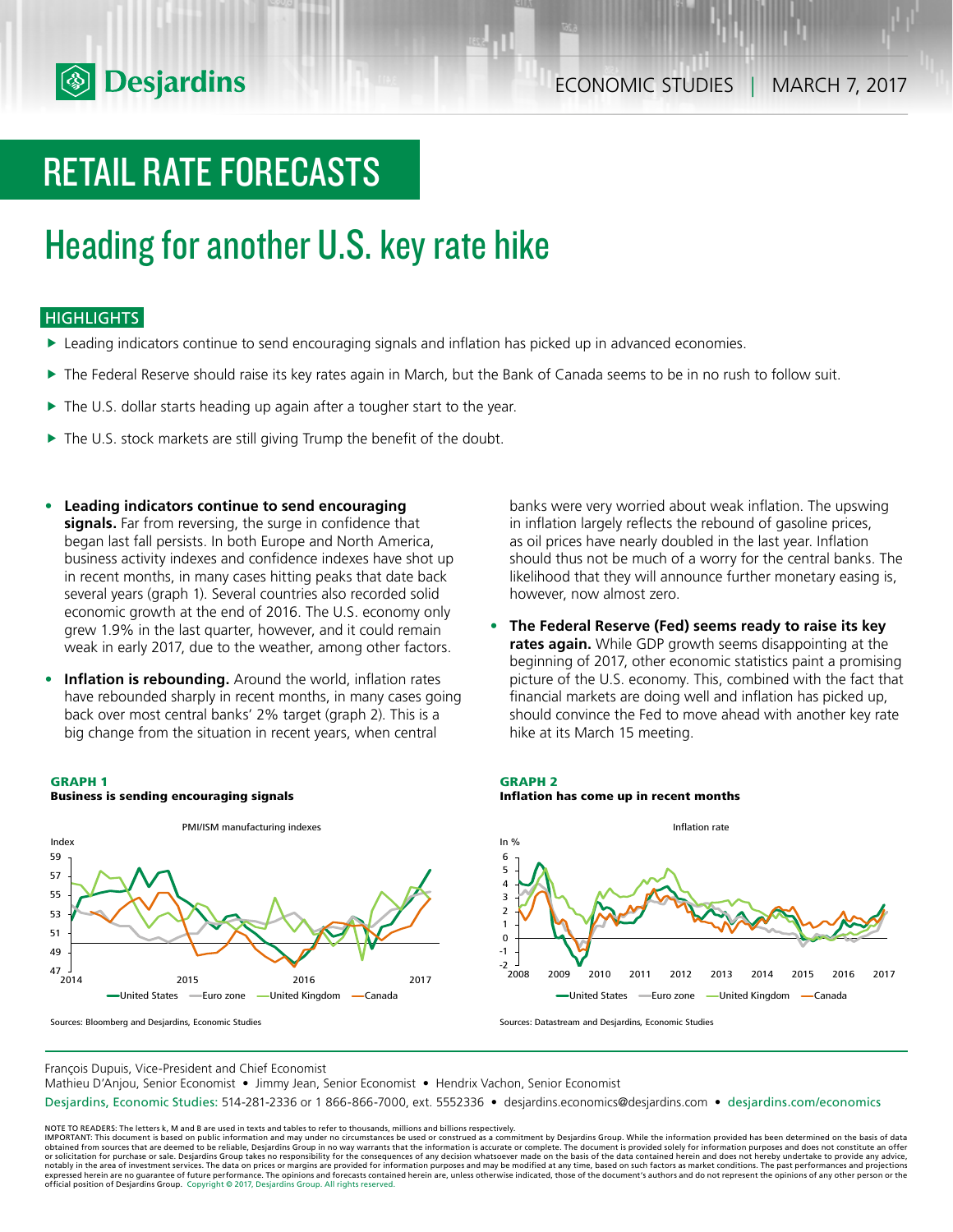



- **• The Canadian economy problems seem to be over.** The commodity price correction did a lot of damage to Canada's economy in 2015 and first half of 2016. The situation has recovered since then, and Canada's real GDP ended 2016 on a good note, recording annualized growth of 2.6% (graph 3). Although the outlook for private investment remains weak, the federal government's stimulus plan should buoy Canada's economy in the coming quarters. However, the Bank of Canada (BoC) is still concerned about the many risks looming over the situation in Canada, and is stressing the fact that the country still has substantial excess capacity.
- **• Heading for new upside pressure on some retail rates.** Faster monetary firming in the United States suggests higher bond yields in Canada and additional upside pressure on financial institutions' financing costs. The retail rates actually offered for medium- and long-term could therefore go up slightly in the next few months. Posted retail rates are very stable, and this could persist, however. The BoC's long status quo also suggests there will be little change for short term rates.

#### **GRAPH 3**

**Canada's economic growth accelerated sharply in the second half of 2016**



Sources: Statistics Canada and Desjardins, Economic Studies

### **TABLE 1**

## **Forecasts: Retail rate**

|                                | <b>DISCOUNT</b><br><b>RATE</b> | <b>PRIME RATE</b> | <b>MORTGAGE RATE</b> |               |               | <b>TERM SAVINGS</b> <sup>1</sup> |               |               |  |
|--------------------------------|--------------------------------|-------------------|----------------------|---------------|---------------|----------------------------------|---------------|---------------|--|
| IN %                           |                                |                   | 1 year               | 3 years       | 5 years       | 1 year                           | 3 years       | 5 years       |  |
| <b>Realized</b> (end of month) |                                |                   |                      |               |               |                                  |               |               |  |
| Sept. 2016                     | 0.75                           | 2.70              | 3.14                 | 3.39          | 4.74          | 0.85                             | 1.15          | 1.50          |  |
| Oct. 2016                      | 0.75                           | 2.70              | 3.14                 | 3.39          | 4.74          | 0.85                             | 1.15          | 1.50          |  |
| Nov. 2016                      | 0.75                           | 2.70              | 3.14                 | 3.39          | 4.74          | 0.85                             | 1.15          | 1.50          |  |
| Dec. 2016                      | 0.75                           | 2.70              | 3.14                 | 3.39          | 4.74          | 0.85                             | 1.15          | 1.50          |  |
| January 2017                   | 0.75                           | 2.70              | 3.14                 | 3.39          | 4.74          | 0.85                             | 1.15          | 1.50          |  |
| February 2017                  | 0.75                           | 2.70              | 3.14                 | 3.39          | 4.74          | 0.85                             | 1.15          | 1.50          |  |
| Mar. 6, 2017                   | 0.75                           | 2.70              | 3.14                 | 3.39          | 4.74          | 0.85                             | 1.15          | 1.50          |  |
| <b>Forecasts</b>               |                                |                   |                      |               |               |                                  |               |               |  |
| <b>End of quarter</b>          |                                |                   |                      |               |               |                                  |               |               |  |
| 2017: Q1                       | 0.75                           | 2.70              | $2.89 - 3.39$        | $3.14 - 3.64$ | 4.49-4.99     | $0.60 - 1.10$                    | $0.90 - 1.40$ | $1.25 - 1.75$ |  |
| 2017: Q2                       | $0.50 - 1.00$                  | $2.45 - 2.95$     | $2.89 - 3.39$        | $3.14 - 3.64$ | 4.49-4.99     | $0.60 - 1.10$                    | $0.90 - 1.40$ | $1.25 - 1.75$ |  |
| 2017: Q3                       | $0.50 - 1.00$                  | $2.45 - 2.95$     | $2.89 - 3.39$        | $3.14 - 3.64$ | 4.49-4.99     | $0.60 - 1.10$                    | $0.90 - 1.40$ | $1.25 - 1.75$ |  |
| 2017: Q4                       | $0.50 - 1.00$                  | $2.45 - 2.95$     | 2.89 - 3.39          | $3.14 - 3.64$ | 4.49-4.99     | $0.60 - 1.10$                    | $0.90 - 1.40$ | $1.25 - 1.75$ |  |
| <b>End of year</b>             |                                |                   |                      |               |               |                                  |               |               |  |
| 2018                           | $0.50 - 1.50$                  | $2.45 - 3.45$     | $3.00 - 3.80$        | $3.45 - 4.25$ | 4.80-5.60     | $0.65 - 1.45$                    | $1.05 - 1.85$ | $1.50 - 2.30$ |  |
| 2019                           | $0.25 - 1.25$                  | $2.20 - 3.20$     | $2.60 - 3.40$        | $2.95 - 3.75$ | $4.50 - 5.30$ | $0.35 - 1.15$                    | $0.80 - 1.60$ | $1.30 - 2.10$ |  |
| 2020                           | $0.25 - 1.25$                  | $2.20 - 3.20$     | $2.60 - 3.40$        | $3.00 - 3.80$ | 4.50-5.30     | $0.35 - 1.15$                    | $0.80 - 1.60$ | $1.25 - 2.05$ |  |

<sup>1</sup> Non-redeemable (annual); NOTE: Forecasts are expressed as ranges.

Source: Desjardins, Economic Studies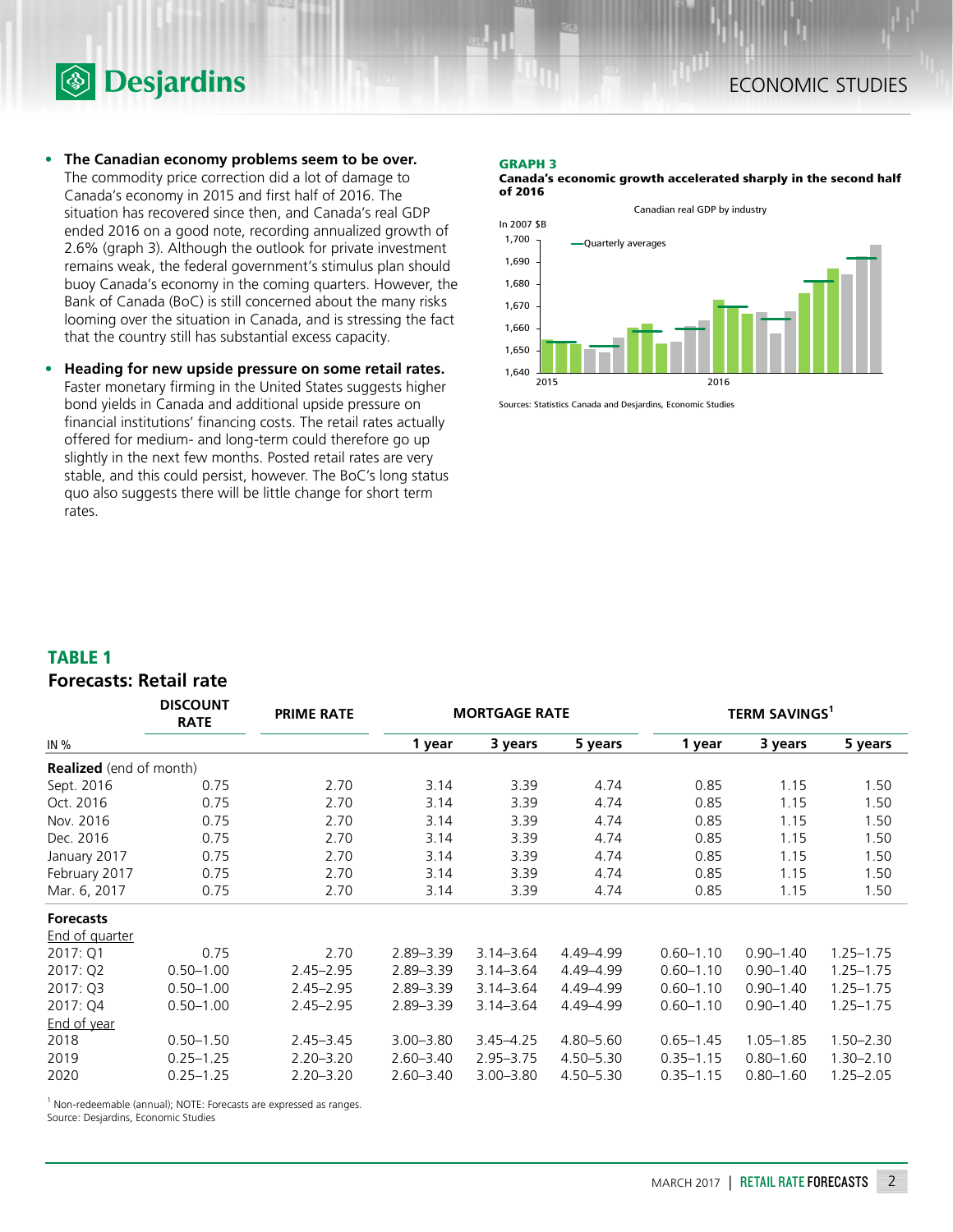## Exchange rate

**S** Desjardins

The U.S. dollar starts heading up again after a tougher start to the year

- The U.S. dollar fell against several currencies in January, but it has reversed its heading in the last few weeks. The change is essentially due to the growing feeling that the Federal Reserve (Fed) will move ahead with monetary firming, ordering a rate increase in March and perhaps two more after that, before year's end (graph 4). The greenback was especially responsive to hawkish remarks from various Fed leaders at the end of February.
- In the wake of the greenback's rise, Canada's exchange rate dropped back below US\$0.75. The slow rise by oil prices, which are now around US\$55 a barrel, is not enough to keep the loonie from depreciating (graph 5). That being said, if crude prices had not improved, the Canadian dollar would have had a much harder time in the last few months. Since November, the loonie has also advanced against other currencies, including the euro. The good economic numbers released in Canada were one more favourable point, fuelling the sense that the Bank of Canada (BoC) will eventually have to raise its rates. That being said, the BoC seems to be in no rush to act, and some of the Canadian dollar's recent slide can be chalked up to the still cautious tone the BoC took in its latest monetary policy statement.
- **• Forecasts:** The Canadian exchange rate should end 2017 at close to US\$0.72 (C\$1.39/US\$). This scenario includes greater widening by interest rate spreads with the United States, and small gains by oil prices. We also think the BoC will maintain a cautious tone. Most of the other currencies should also slide against the U.S. dollar.

#### **GRAPH 4**

**The markets are now pricing in a Federal Reserve interest rate hike in March**



Sources: Bloomberg and Desjardins, Economic Studies

#### **GRAPH 5**





Sources: Datastream and Desjardins, Economic Studies

| <b>Determinants</b>   | <b>Short-term</b> | Long-term |
|-----------------------|-------------------|-----------|
| Oil prices            |                   | ╱╢        |
| Metals prices         |                   | ╱╢        |
| Interest rate spreads |                   |           |

## **TABLE 2 Forecasts: Currency**

|                      | 2016   |        | 2017   |        |        |        | 2018   |        |        |        |
|----------------------|--------|--------|--------|--------|--------|--------|--------|--------|--------|--------|
| <b>END OF PERIOD</b> | Q3     | 04     | Q1f    | Q2f    | Q3f    | Q4f    | Q1f    | Q2f    | Q3f    | Q4f    |
| US\$/CAN\$           | 0.7617 | 0.7445 | 0.7450 | 0.7400 | 0.7300 | 0.7200 | 0.7200 | 0.7100 | 0.7100 | 0.7200 |
| CAN\$/US\$           | 1.3129 | 1.3433 | 1.3423 | 1.3514 | 1.3699 | 1.3889 | 1.3889 | 1.4085 | 1.4085 | .3889  |
| CAN\$/€              | .4754  | .4168  | 1.4161 | 1.4189 | 1.4110 | 1.4167 | .4167  | 1.4225 | 1.4085 | 1.4028 |
| USS/E                | 1.1238 | 1.0547 | 1.0550 | 1.0500 | 1.0300 | 1.0200 | .0200  | 1.0100 | 0000.  | 1.0100 |
| US\$/£               | .2990  | .2357  | .2200  | 1.2100 | 1.1700 | 1.1500 | 1.1400 | 1.1200 | 1.1000 | 1.1000 |

f: forecasts

Sources: Datastream and Desjardins, Economic Studies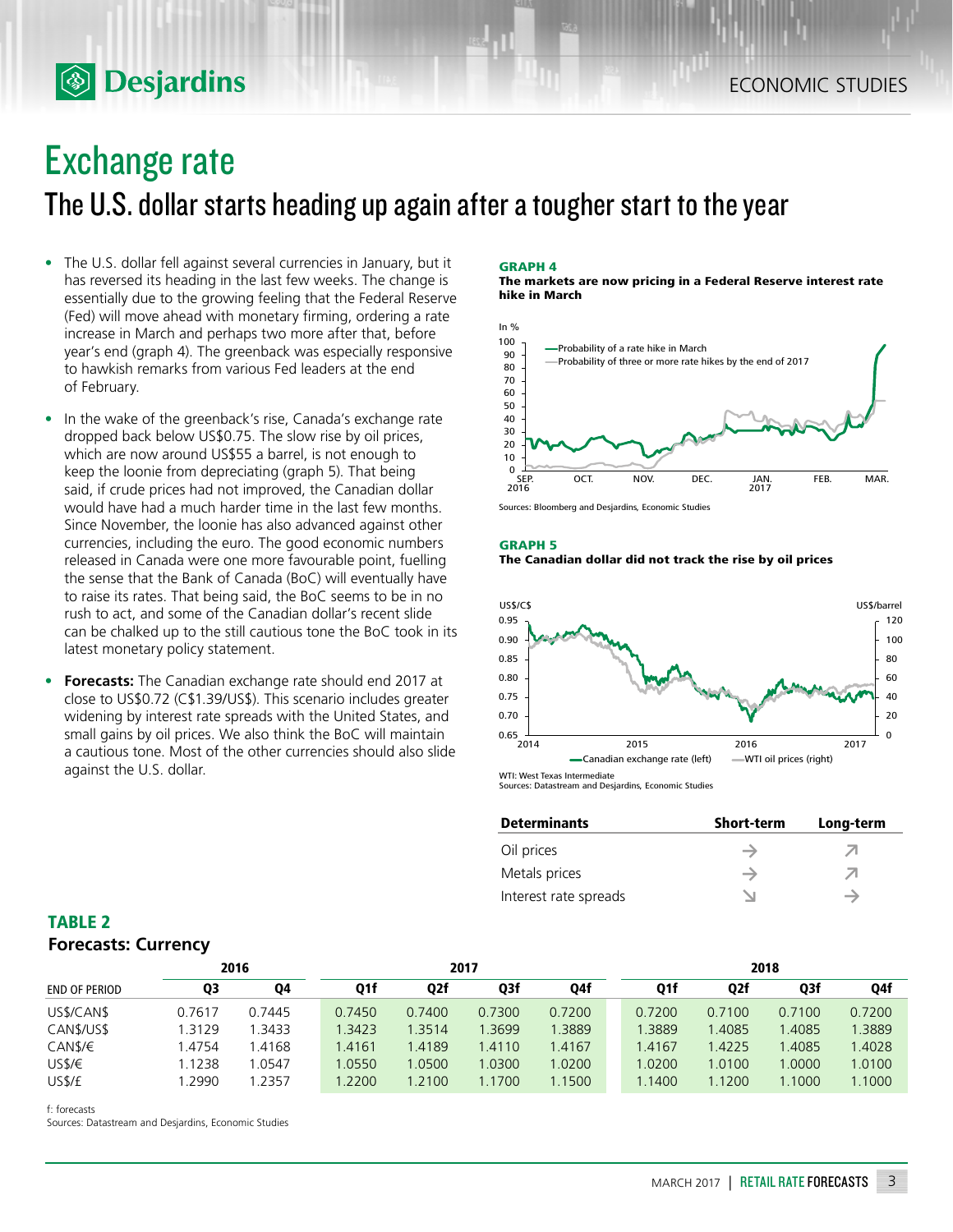## Asset classes return

**<b>Desjardins** 

U.S. stock markets are still giving Trump the benefit of the doubt

- **• The stock market surge that followed Donald Trump's win was accompanied by fears about how long the movement would last.** It was guided by hopes for new economic policy that would be highly beneficial to U.S. businesses, although many questions are still pending. Nearly 45 days after Donald Trump's inauguration, most of these parameters are still not known, although investors have not lost patience. The U.S. stock market has been leading the developed nations since the start of the year, posting a gain of about 7.0% in the case of the S&P 500 (graph 6). This is in addition to the 6.3% climb posted between the November 8 election and the end of 2016.
- **• While the indexes in most other developed nations are also up, the gains are somewhat smaller, in the area of 3% to 4% for the German and British stock markets, and less than 2% for the stock markets in France, Japan and Australia.** In Europe, investors remain on the lookout against a backdrop of political uncertainty, especially in France, where far right candidate Marine Le Pen is leading in the polls for the first round of the presidential election next spring.
- **• In contrast, emerging nation stock markets have been booming since the start of the year, with investors attracted by these markets' affordable valuations (graph 7).** The economic outlook is improving in countries that were in recession in recent years, especially commodityproducing countries (Brazil, Russia). This has prompted analysts to increase their return expectations. The MSCI Emerging Market Index is up 8.9% since January 1, with double-digit gains in Latin American stock markets. This performance is all the more impressive considering that some countries, like Mexico, are directly threatened by the new U.S. administration's policies.
- **• The big question is what the outcome will be for the U.S. stock market.** Several valuation metrics are signalling that the market is too rich. For example, the dividend yield of the S&P 500 has dropped below the yield on a risk-free 10-year government bond (graph 8). Investors need a catalyst to take their profits, however. Look elsewhere than earnings; they improved strongly in the fourth quarter, year over year. Most sectors are posting much better earnings, with the energy sector leading the way. Corporate executives also seem to be optimistic. During their quarterly teleconferences with analysts, many reported being enthusiastic about the Trump administration's ambitions for infrastructure, deregulation, and changes to the tax system. The fact remains that Trump has pledged annual economic growth of 4%, a tall

#### **GRAPH 6 U.S. stocks lead the way**



Sources : Bloomberg and Desjardins, Economic Studies

#### **GRAPH 7**

#### **More attractive valuations in emerging markets**



Sources : I/B/E/S, Datastream and Desjardins, Economic Studies





Sources : Datastream and Desjardins, Economic Studies